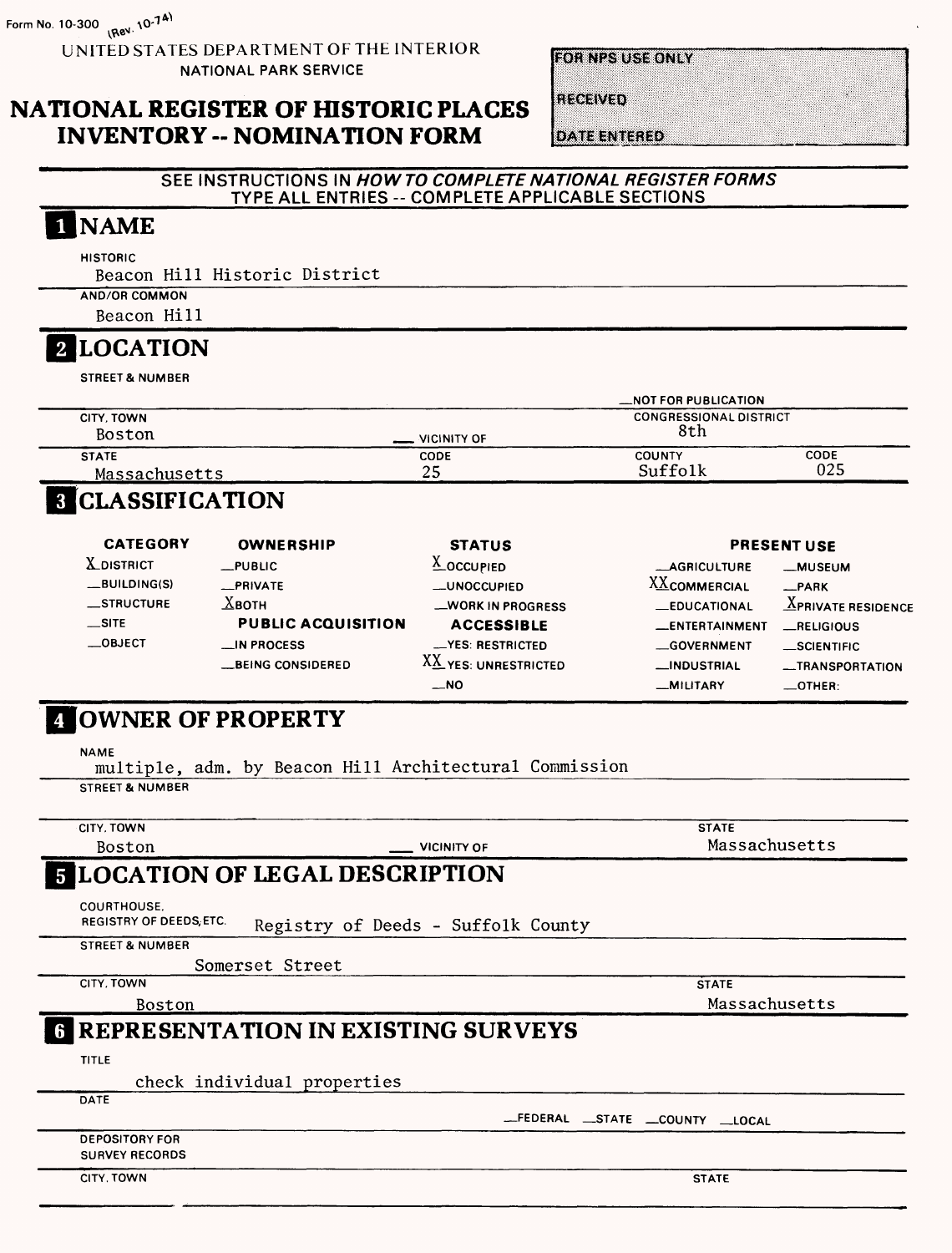## **DESCRIPTION**

|                                             | <b>CONDITION</b>                                      | <b>CHECK ONE</b>                    | <b>CHECK ONE</b> | <b>LORIGINAL SITE</b><br>$-MOVED$<br><b>DATE</b> |
|---------------------------------------------|-------------------------------------------------------|-------------------------------------|------------------|--------------------------------------------------|
| <b>__EXCELLENT</b><br>$^4$ GOOD<br>$-$ FAIR | _DETERIORATED<br>__RUINS<br>$_{\_\_\text{UNEXPOSED}}$ | __UNALTERED<br>$^{\Lambda}$ ALTERED |                  |                                                  |

#### **DESCRIBE THE PRESENT AND ORIGINAL (IF KNOWN) PHYSICAL APPEARANCE**

Despite the late 18th century flavor of Beacon Hill, with the exception of the State House, no building dates from that century. The first period of activity began with the election of Jefferson and ended with the War of 1812. Bulfinch is the central figure in this period.

Hale's Property Map of 1814 illustrates the situation. The original concept had been confused by the influx of row houses. Along with the freestanding buildings there are strips of row houses along Mount Vernon, Walnut, Chestnut, and Beacon Streets. The variety and types of houses are greater from this time than later periods.

The first and most obvious are the single mansion houses on Mt. Vernon, Chestnut and Beacon Streets. Only two of these, 85 Mt. Vernon and 45 Beacon Street, survive intact. They are both by Bulfinch and are superb examples of the kind of house the Proprietors originally envisaged for the whole district. While there is nothing "rural" about either one, they are conceived as freestanding entities and required open space on either side to achieve their full effect. They are of particular interest for our purposes, for they employ the bow front in what is essentially a row house, for the first time on the Hill. This form, which remains of minor importance during the 1820's, will emerge suddenly as an important motif in the early thirties.

Next there is the architect-designed town or row house and in this category Bulfinch once again established the model with two groups--the block on the north side of Mt. Vernon above Walnut and the three Swan houses, 13-17 Chestnut Street. Of the former group only 55 and parts of 57 and 53 remain. Number 55, the end of a block, was oriented toward a side yard as were 49 and 57. (This is a novel treatment also found in some single houses of the period-- 25 Joy Street, 29A Chestnut and several houses on upper Pinckney.) Both rows exhibit the familiar Bulfinch vocabulary here applied to a design which presumably could be repeated over and over, side by side. Though not as fine, they are close in style to his famed design for the long-destroyed 1-4 Park Street. The Chestnut Street row suffers from an irregularity in the placement of the doors, unless a fourth house was projected to the east.

Upper Pinckney Street presents a case by itself. Its proximity to the even more rapidly developing community to the north really made it a part of that development, and with the exception of a pair of houses at 47 and 49, there was little here of any architectural pretention. Buildings hatched diagonally on Hale's Property Map are of wooden construction, and vestiges of several of these remain today. Since most of the North Slope was built over with tenements in the later 19th century, it is fortunate to have this one remnant still revealing the pleasantly haphazard character the whole district must have had.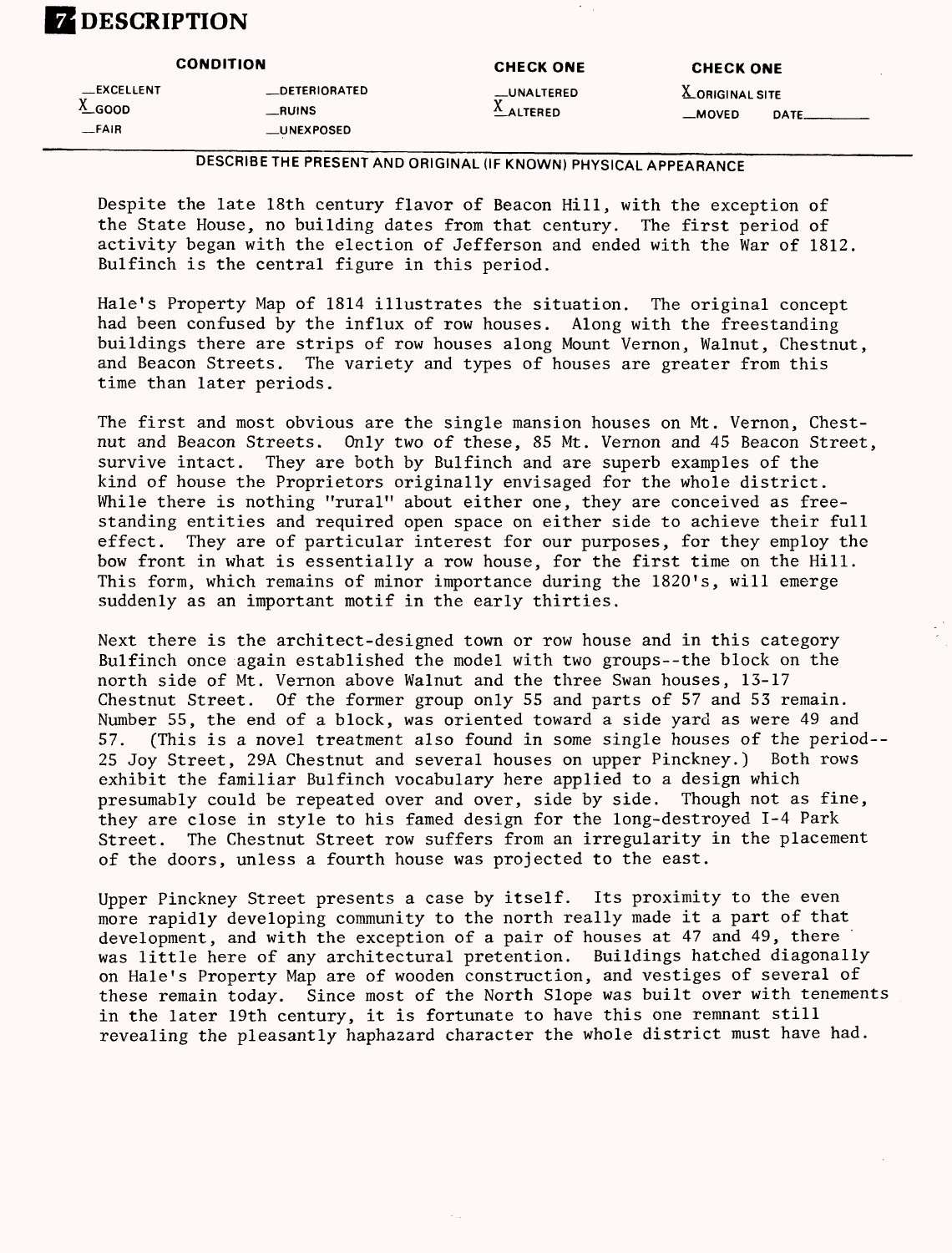## **01 SIGNIFICANCE**

| <b>SPECIFIC DATES</b> | 1795                           | <b>BUILDER/ARCHITECT</b>                         |                               |                         |
|-----------------------|--------------------------------|--------------------------------------------------|-------------------------------|-------------------------|
|                       |                                | <b>LINVENTION</b>                                |                               |                         |
| $-1900-$              | COMMUNICATIONS                 | __INDUSTRY                                       | POLITICS/GOVERNMENT           | _OTHER (SPECIFY)        |
| $X_{.1800-1899}$      | $\equiv$ COMMERCE              | <b>LEXPLORATION/SETTLEMENT</b>                   | <b>_PHILOSOPHY</b>            | <b>__TRANSPORTATION</b> |
| X1700-1799            | $\_$ ART                       | <b>LENGINEERING</b>                              | __MUSIC                       | $-$ THEATER             |
| $-1600-1699$          | $A$ ARCHITECTURE               | <b>EDUCATION</b>                                 | <b>MILITARY</b>               | SOCIAL/HUMANITARIAN     |
| $-1500-1599$          | <b>MAGRICULTURE</b>            | $\_ECONOMICS$                                    | <b>LITERATURE</b>             | $$ SCULPTURE            |
| $-1400-1499$          | <b>_ARCHEOLOGY-HISTORIC</b>    | <b>CONSERVATION</b>                              | $-LAW$                        | __SCIENCE               |
| <b>_PREHISTORIC</b>   | <b>MARCHEOLOGY-PREHISTORIC</b> | COMMUNITY PLANNING                               | <b>LANDSCAPE ARCHITECTURE</b> | RELIGION                |
| <b>PERIOD</b>         |                                | AREAS OF SIGNIFICANCE -- CHECK AND JUSTIFY BELOW |                               |                         |

#### **STATEMENT OF SIGNIFICANCE**

Boston's Beacon Hill Historic District, laid out and developed in 1795-1808 with architectural standards established by the noted architect Charles Bulfinch, is one of the finest and least-altered examples of a large Early Republican or Federal Period urban area in the United States. Still nearly 90% residential in character, Beacon Hill's hundreds of Adamesque-Federal style three-and-four-story brick row houses are little-altered on the exterior and there are very few intrusions.

The famous people who lived on Beacon Hill are numerous. Among the more outstanding were William Dean Howell, Louisa May and her father Bronson Alcott, William Prescott, John S. Copley, Louise Imogen Guiney, Francis Parkman, Alice Brown, and Ellery Sedgivick. Jenny Lind, the Swedish Nightengale, was married in this section and the weddings of Henry Wadsworth Longfellow were also performed in a home on Beacon Hill.

#### History

In 1790 Boston's Beacon Hill was a steep and rugged eminence about twice the present height and still a wilderness of rocks and brambles. In 1791 Dr. John Joy commissioned the Boston architect Charles Bulfinch to design a house in the pasture land, which turned out to be the first of a succession of celebrated Beacon Hill houses. In 1795 Boston purchased "Hancock's<br>pastures" as the site of the projected new State capitol. Built in 1795pastures" as the site of the projected new State capitol. 97, designed by Bulfinch, and located north of the Boston Common on the slope of Beacon Hill, the new Massachusetts State House led to the residential development of the Beacon Hill slopes west to the State capitol.

In 1795 the Mount Vernon Proprietors, a group of aristocratic Bostonian realestate speculators, acquired this pasture land to the west of the State House and used a grid pattern to lay out a street system for their project. The two plans surviving from these years show that the Proprietors' original conception of the development was far different from the form it later took, for both propose relatively wide lots, obviously intended for freestanding houses with side yards. Charles Bulfinch's scheme provided for an extremely large open square, reflecting the kind of city-planning he had admired during his travels in England. It is interesting that the idea of the creation of Charles Street must have existed this early, for the seven lots in the lower portion of the plan are oriented in that direction.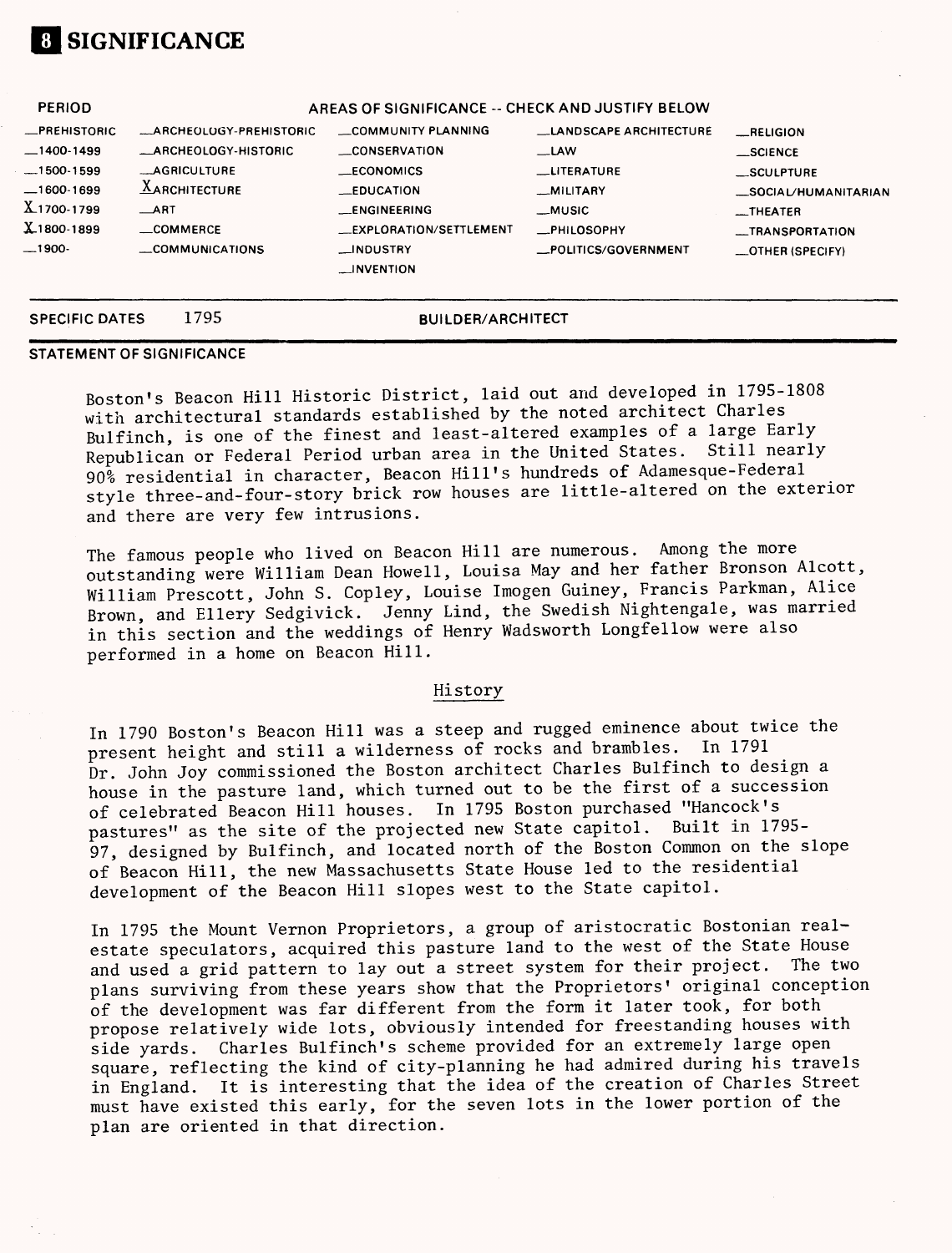# **ELMAIOR BIBLIOGRAPHICAL REFERENCES**

| John Burchard and Albert Bush-Brown, The Architecture of American, A Social and                                                                                                                 |                                              |                                                                  |                                                            |                              |
|-------------------------------------------------------------------------------------------------------------------------------------------------------------------------------------------------|----------------------------------------------|------------------------------------------------------------------|------------------------------------------------------------|------------------------------|
| Walter H. Kilham, Boston After Bulfinch, An Account of Its Architecture, 1800-                                                                                                                  | Cultural History (Boston and Toronto, 1961). |                                                                  |                                                            |                              |
| 1900 (Cambridge, 1948).                                                                                                                                                                         |                                              |                                                                  |                                                            |                              |
| Harold Kirker, The Architecture of Charles Bulfinch (Cambridge, 1969).                                                                                                                          |                                              |                                                                  |                                                            |                              |
| Charles A. Place, Charles Bulfinch, Architect and Citizen (Boston and New York,<br>$1925$ .                                                                                                     |                                              |                                                                  |                                                            |                              |
| <b>IDGEOGRAPHICAL DATA</b>                                                                                                                                                                      |                                              |                                                                  |                                                            |                              |
| ACREAGE OF NOMINATED PROPERTY 105 acres                                                                                                                                                         |                                              |                                                                  |                                                            |                              |
| UTM REFERENCES                                                                                                                                                                                  |                                              |                                                                  |                                                            |                              |
| $A[1, 9]$ $3$ $3$ , 0 0 0 9 0                                                                                                                                                                   | $14.6$ , $9.1$ 6, 7, 0                       |                                                                  | 530060                                                     | $4.6$ 9.1 32 $.0$            |
| ZONE EASTING<br>$c _{11}$ 9<br>$\begin{bmatrix} 3 & 2 & 9 & 1 & 7 & 0 \end{bmatrix}$                                                                                                            | <b>NORTHING</b><br>1416911050                | ZONE<br>$D_{11}$ $g$                                             | $4$ 6 9 16 $4$ 10<br>$\frac{1}{3}$ 21.9 $\frac{1}{3}$ 21.0 |                              |
| <b>VERBAL BOUNDARY DESCRIPTION</b>                                                                                                                                                              |                                              | E 1 9                                                            | 3 2 9 9 6 0                                                | 4 6 9 1 7 8 0                |
|                                                                                                                                                                                                 |                                              |                                                                  |                                                            |                              |
| Beginning at the intersection of the easterly edge of Embankment Road and Beacon<br>Street, the landmark boundary continues in a northeasterly direction along                                  |                                              |                                                                  |                                                            |                              |
| Embankment Road to Pickney Street, then east along the north curb of Pickney Street                                                                                                             |                                              |                                                                  |                                                            |                              |
| along a modern apartment house complex, then north along the east property line of                                                                                                              |                                              |                                                                  |                                                            |                              |
| this complex to Revere Street, then west along the south curb of Revere Street                                                                                                                  |                                              |                                                                  |                                                            |                              |
| LIST ALL STATES AND COUNTIES FOR PROPERTIES OVERLAPPING STATE OR COUNTY BOUNDARIES                                                                                                              |                                              |                                                                  |                                                            |                              |
| <b>STATE</b>                                                                                                                                                                                    | <b>CODE</b>                                  | <b>COUNTY</b>                                                    |                                                            | CODE                         |
| <b>STATE</b>                                                                                                                                                                                    | CODE                                         | <b>COUNTY</b>                                                    |                                                            | CODE                         |
|                                                                                                                                                                                                 |                                              |                                                                  |                                                            |                              |
| <b>ITIFORM PREPARED BY</b><br>NAME/TITLE Patricia Heintzelman, Architectural Historian, Landmark Review Project<br>original form prepared by Charles Snell, 1970                                |                                              |                                                                  |                                                            |                              |
| <b>ORGANIZATION</b>                                                                                                                                                                             |                                              |                                                                  | <b>DATE</b>                                                |                              |
| Historic Sites Survey<br><b>STREET &amp; NUMBER</b>                                                                                                                                             |                                              |                                                                  | 10/9/75<br><b>TELEPHONE</b>                                |                              |
| 1100 L Street NW.                                                                                                                                                                               |                                              |                                                                  |                                                            |                              |
| <b>CITY OR TOWN</b>                                                                                                                                                                             |                                              |                                                                  | STATE                                                      |                              |
| Washington                                                                                                                                                                                      |                                              |                                                                  | D.C.                                                       |                              |
| <b>IN STATE HISTORIC PRESERVATION OFFICER CERTIFICATION</b>                                                                                                                                     |                                              |                                                                  |                                                            |                              |
|                                                                                                                                                                                                 |                                              | THE EVALUATED SIGNIFICANCE OF THIS PROPERTY WITHIN THE STATE IS: | $LOCAL$ <sub>_____</sub>                                   |                              |
| NATIONAL <sub>_</sub>                                                                                                                                                                           |                                              | $STATE$ <sub>__</sub>                                            |                                                            |                              |
| <b>HISTORIC</b><br>TAs the designated State Historic Preservation Officer for the National Historic Preservation Act of 1966 (Public Law 89-665), I                                             |                                              |                                                                  |                                                            | TVNOILFNJ                    |
| A ereby nominate this property for inclusion in the National Register and certify that it has been evaluated according to the<br>riteria and procedures set forth by the National Park Service. |                                              |                                                                  |                                                            |                              |
| <b>HALLIVE</b>                                                                                                                                                                                  |                                              |                                                                  |                                                            |                              |
| NATIONAL<br>STATE HISTORIC PRESERVATION OFFICER SIGNATURE                                                                                                                                       |                                              |                                                                  |                                                            |                              |
| <b>TITLE</b>                                                                                                                                                                                    |                                              |                                                                  | <b>DATE</b>                                                | TORRL HISTORIC<br>LANDMARKS) |
| <b>FOR NPS USE ONLY</b><br>THEREBY CERTIFY THAT THIS PROPERTY IS INCLUDED IN THE NATIONAL REGISTER                                                                                              |                                              |                                                                  |                                                            |                              |
|                                                                                                                                                                                                 |                                              |                                                                  | DATE                                                       |                              |
| DIRECTOR, OFFICE OF ARCHEOLOGY AND HISTORIC PRESERVATION                                                                                                                                        |                                              |                                                                  |                                                            |                              |
| мики                                                                                                                                                                                            |                                              |                                                                  | DATE                                                       |                              |
| <b>KEEPER OF THE NATIONAL REGISTER</b><br><b>ON VEIONAL LITSTORIC</b>                                                                                                                           |                                              |                                                                  |                                                            |                              |
| <b>LANDMARKS),</b>                                                                                                                                                                              |                                              |                                                                  |                                                            | GPO 892.453                  |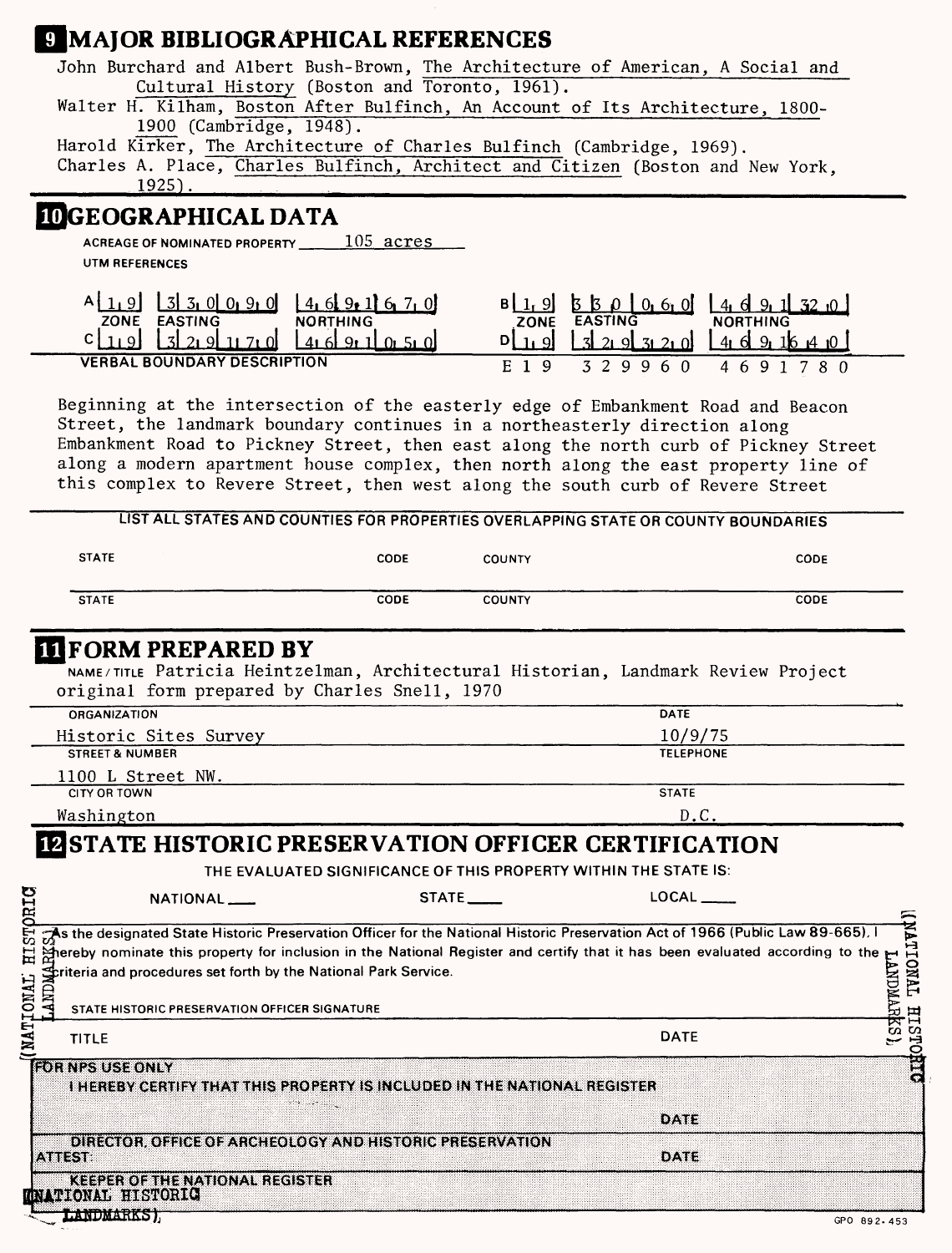#### **NATIONAL REGISTER OF HISTORIC PLACES INVENTORY - NOMINATION FORM**

|                 | <b>FOR NPS USE ONLY</b> |  |
|-----------------|-------------------------|--|
| <b>RECEIVED</b> |                         |  |
|                 | <b>DATE ENTERED</b>     |  |

**Beacon Hill Historic District** 

| <b>CONTINUATION SHEET</b> | ITEM NUMBER | <b>PAGE</b> |  |
|---------------------------|-------------|-------------|--|
|                           |             |             |  |

Secondly, there is a group of pairs of houses which were treated as single compositions, thereby gaining symmetry and monumentality. This treatment (which remains current in the later periods), may be regarded in this case as a sort of compromise between the free single, and the row house types. Some had side yards, while others were joined to their immediate neighbors in a row. Of these several remain--6 and 8 Chestnut, 54 and 55 Beacon, 87 and 89 Mt. Vernon, and on a lesser scale, 47 and 49 Pinckney, 21 and 23 Joy Street and 8 and 10 Joy Street (the latter two pairs in a much altered condition). Eighty-seven Mt. Vernon and its now missing twin 89, again by Bulfinch, in their original form presented an imposing facade eight bays wide to the street. The recessed arches and the small windows of the ground floor, the very tall windows of the second floor, and their diminution in the upper floors, as well as the refined details are all highly typical of the ruling style he set for the period.

Fifty-four and 55 Beacon are perhaps the best-known examples of the double type. The attenuated Adamesque forms of the pair mark them as distinctively Late Colonial, but they have a personal flavor which is quite unique.

Some generalizations concerning the style can be formulated. The prevailing height with few exceptions is four stories, the top floor generally being quite low with "one over one" windows. In almost all of the larger houses the basement or ground floor is separated from the upper part of the building by a band of brick or stone, and frequently recessed arches frame the windows below the band. The Adamesque-Late Colonial decorative details—porticos, pilasters, cornices, and so forth are usually of wood, though a form of brownstone or granite is occasionally used for window lintels and brick cornices with a dentil motif are sometimes substituted for wooden ones. The front doorways, at least in the surviving examples, were predominately flat-headed rather than round, one notable exception being the fine pair of arched doorways at 54 and 55 Beacon. Lintels were in the form of a flat arch, often having a single or double keystone with voussoirs scored on the surface. The brickwork of the facades was almost universally of rough reddish-orange brick laid in a Flemish bond resulting in a pleasing textural quality notably lacking in later periods.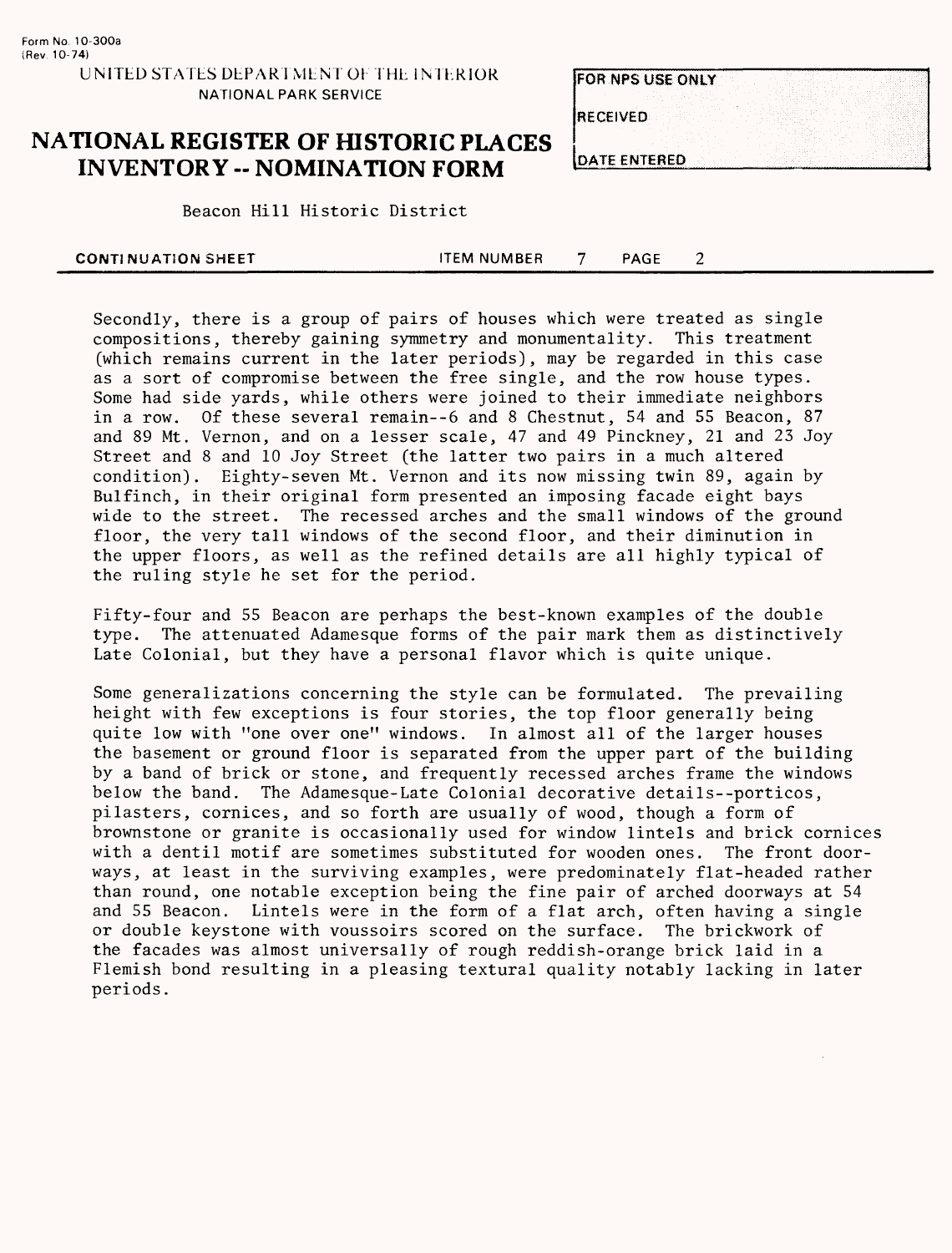|                      | <b>FOR NPS USE ONLY</b> |  |  |  |
|----------------------|-------------------------|--|--|--|
|                      |                         |  |  |  |
| <b>IRECEIVED</b>     |                         |  |  |  |
|                      |                         |  |  |  |
| <b>JOATE ENTERED</b> |                         |  |  |  |

#### **NATIONAL REGISTER OF HISTORIC PLACES INVENTORY - NOMINATION FORM**

Beacon Hill Historic District

| <b>CONTINUATION SHEET</b> | <b>TEM NUMBER</b> | <b>PAGE</b> |  |  |
|---------------------------|-------------------|-------------|--|--|
|                           |                   |             |  |  |

By 1819 the difficulties caused by the War of 1812 began to lessen and building again began. The main area of activity was now the southwestern portion, Lower Chestnut and Beacon Streets, the south end of West Cedar, and Acorn Streets. The style of ornamentation was an adaptation of late Colonial or Georgian as modified by the current classical or Greek Revival interest. The Flemish bond of the earlier period disappeared almost entirely in favor of a somewhat darker, though still slightly rough brick, laid in regular courses with narrower joints. Wooden external decorative details tend to disappear. The elaborately carved wooden cornice is almost universally replaced by a slightly projecting brick cornice with a dentil motif formed by alternately projecting "headers." The light projecting portico gives way most frequently to recessed entries framed with an arch. When columns are used at an entrance they are often of stone as at 33-34 Beacon--and usually of more classical proportions. On the whole, granite was used more than before or later, this tendency culminating in 1829 in the extremely handsome row at 70-76 Beacon. Though their all-granite facades are obviously exceptional, these relatively small houses, in their distinction, balance and restraint, serve as an epitome of the achievement of the 20's.

After the financial panic of 1829, building did not resume until the early 30's, and the style had changed in several important respects. First the bowed front facade, heretofore largely confined to Beacon Street, and there in symmetrical compositions with the doors placed together, was now widely adopted for row houses. Secondly, the decorative details turned rather abruptly from the modified Late Colonial to the new repertory of Greekinspired motifs which Asher Benjamin presented in his books from the late 20's onward.

The center of activity moved to Louisburg Square and lower Pinckney Street which, though planned in the 20's did not begin to develop until 1834. There was also much building near the State House on the old Hancock and Joy property, just recently opened for development. And a last vestige of the Proprietors' original scheme, several large vacant mansion house lots on Mt. Vernon, was soon covered over.

The basic trends of the decade will have emerged from the above discussion- the new importance of the bowed front, the impact of the Greek Revival, and the trend toward larger houses. One significant innovation remains to be mentioned--the introduction during the decade, of deep-red, smooth-surface pressed brick for the facing of the facades. This was laid with very fine joints of dark mortar, the result being an extremely precise and almost textureless plane.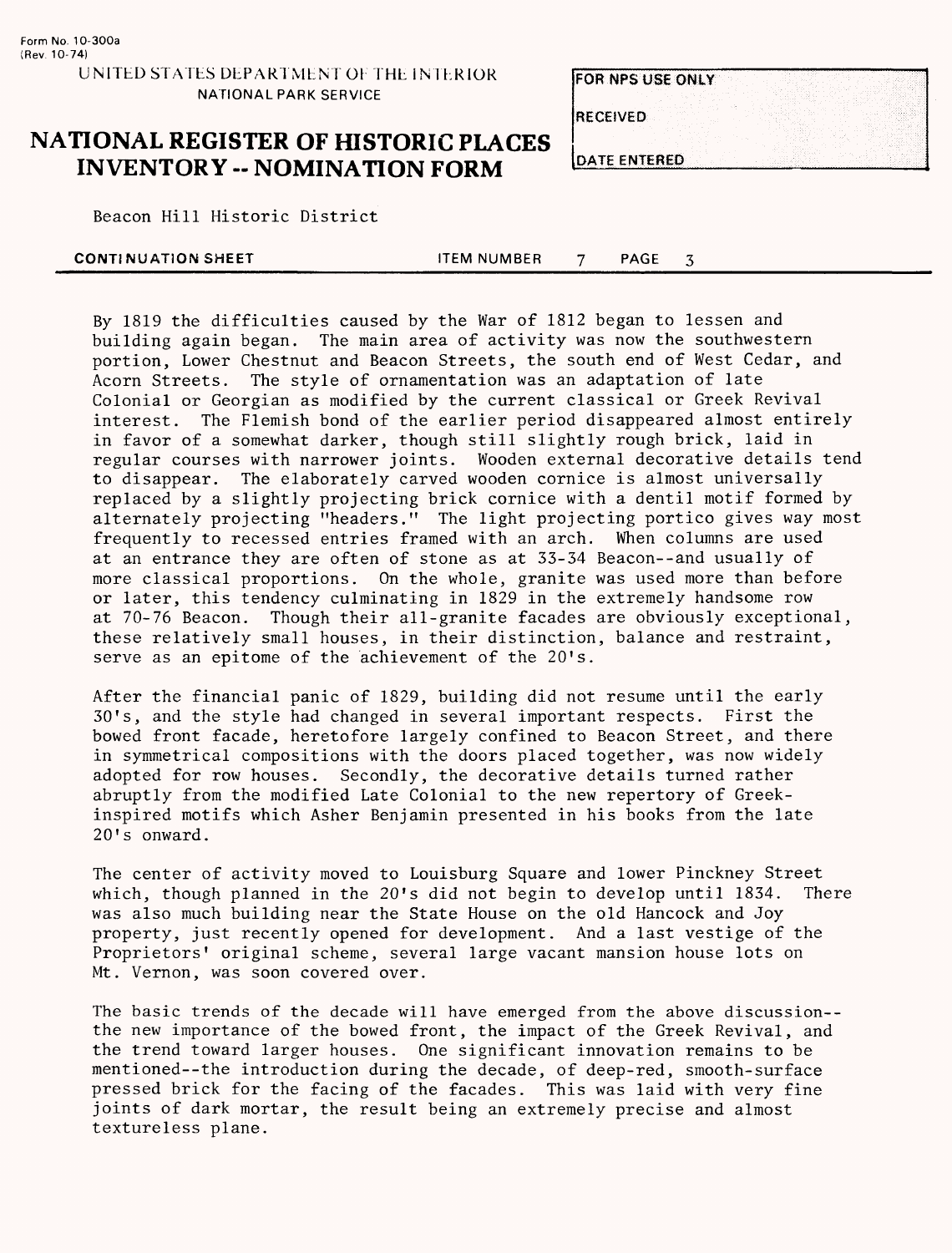**FOR NPS USE ONLY RECEIVED DATE ENTERED** 

## **NATIONAL REGISTER OF HISTORIC PLACES INVENTORY - NOMINATION FORM**

Beacon Hill Historic District

| <b>CONTINUATION SHEET</b> | ITEM NUMBER | <b>PAGE</b> |  |
|---------------------------|-------------|-------------|--|
|                           |             |             |  |

During the decade of the 40's, the last remaining lots were developed. Many of the buildings from this period are indistinguishable from those of the preceding decade. A few minor distinctions emerge such as a continued emphasis on height. The increased value of land also caused the division of land into narrower lots.

The houses of the 40's are the final product of the continually developing style begun in 1800. At the end of the decade a gradual change appears, denying the traditions of the first half of the century based on the revival of styles and grouped together under the general term of Victorian. The large brownstone houses at 70 and 72 Mt. Vernon, designed by Richard Upjohn in 1847 are an example of the blending of revival styles.

Beacon Hill remains today a cohesive architectural unit, predominately residential and only slightly intruded upon by the commercial activity of Charles Street.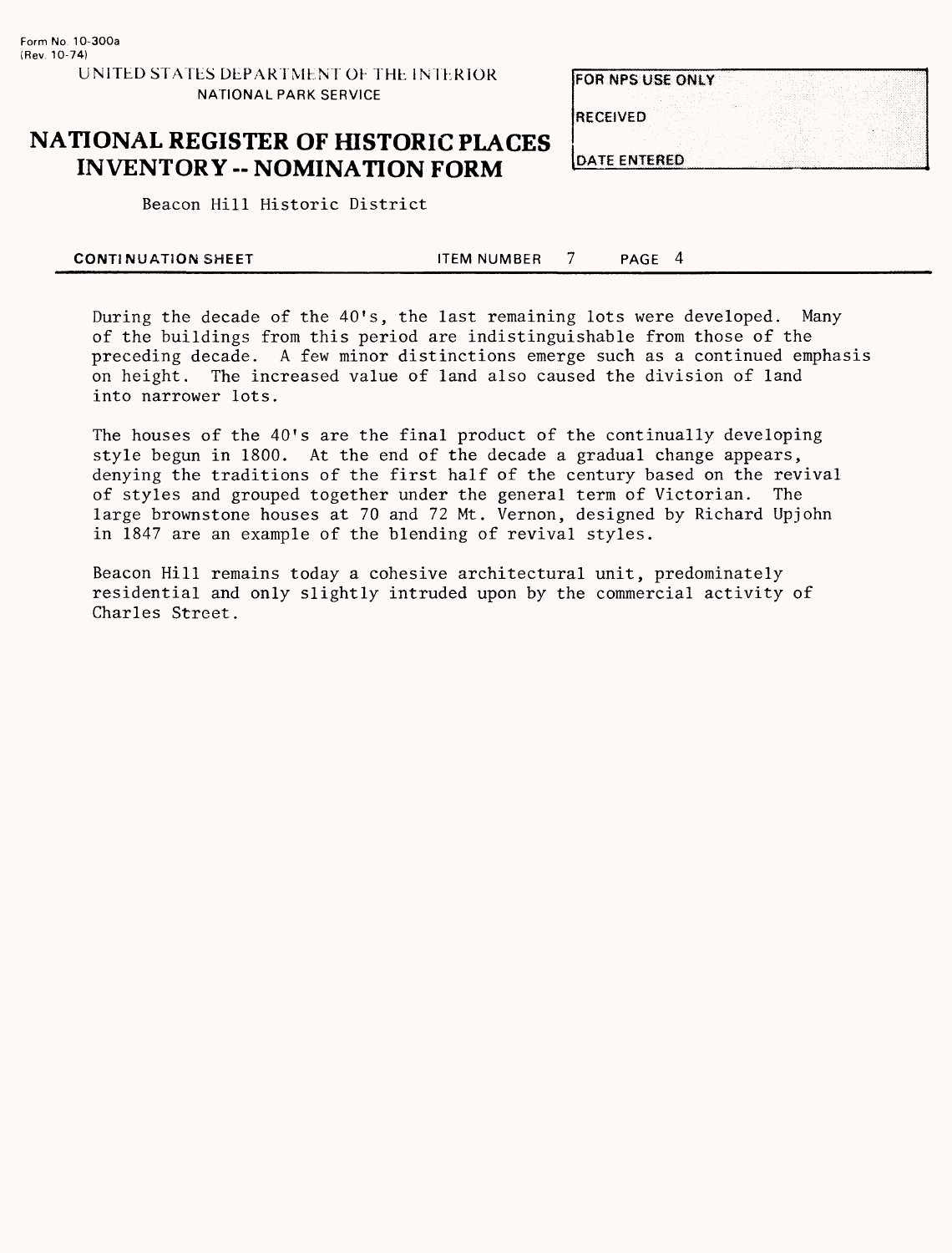| <b>FOR NPS USE ONLY</b> |  |  |  |  |  |
|-------------------------|--|--|--|--|--|
|                         |  |  |  |  |  |
| <b>RECEIVED</b>         |  |  |  |  |  |
|                         |  |  |  |  |  |

#### **NATIONAL REGISTER OF HISTORIC PLACES INVENTORY -- NOMINATION FORM DATE ENTERED**

**Beacon Hill Historic District** 

| <b>CONTINUATION SHEET</b> | <b>TEM NUMBER</b> | PAGE |  |  |
|---------------------------|-------------------|------|--|--|
|                           |                   |      |  |  |

According to a private agreement, each of the proprietors was to build himself a mansion along the highest ridge (Mount Vernon Street) of Beacon Hill, thus setting a standard for the subsequent architectural development of the project, which was to consist of large detached houses set in spacious gardens. Bulfinch, one of the original proprietors, also served as architect for the project. As it turned out, of the proprietors, only Harrison Gray Otis, Jonathan Mason, and Bulfinch fulfilled their mansion obligation. In 1800-02 Bulfinch designed and built large houses for Mason (now demolished) and the house at 85 Mount Vernon Street for Otis. In 1804-06 he also erected a large double house at 87-89 Mount Vernon Street for himself as his part of the agreement. The original architectural standards, however, were broken in 1803-04 when two other owners built a total of nine row houses, also designed by Bulfinch, at 43-49 and 51-57 Mount Vernon Street. Set nearly flush with the sidewalk and erected for speculative purposes, these tall brick row houses served as the prototype of the type of structure that was actually to dominate the future development of Beacon Hill.

The next major piece of planning was an obvious one and came in 1809. George (West Cedar) Street, a part of the old North Slope village, was extended to Chestnut Street and the made land between it and the new Charles Street was subdivided. It is surprising to find the old concept of wide lots still applied at this date despite the actual building which had intervened.

The final phases of the development of the plan came in the 1820's, when the clearly urban character of the area had been established. The row or town house with no possible provision for adjoining stables was now accepted as the ruling form, and the most successful plans to date were evolved for the as yet undivided areas. In 1822 Spruce Street, which gives the middle of Chestnut Street access to the Common--and which had in fact existed for some time—was officially recognized. The next year, 1823, a particularly clever solution was devised for the hitherto empty western end of the block bounded by Chestnut, Mt. Vernon, Walnut and West Cedar Streets. Willow and Acorn Streets were created and the division of the lots on them provided for fairly large houses on Mt. Vernon Street, medium-sized ones on Chestnut and quite small ones on Acorn Street.

The next and final piece of planning completed the Hill as we know it, the creation of the Louisburg Square area. During the course of the years, Pinckney Street was automatically extended straight down to the river, and had been connected to the North Slope by two streets running north and south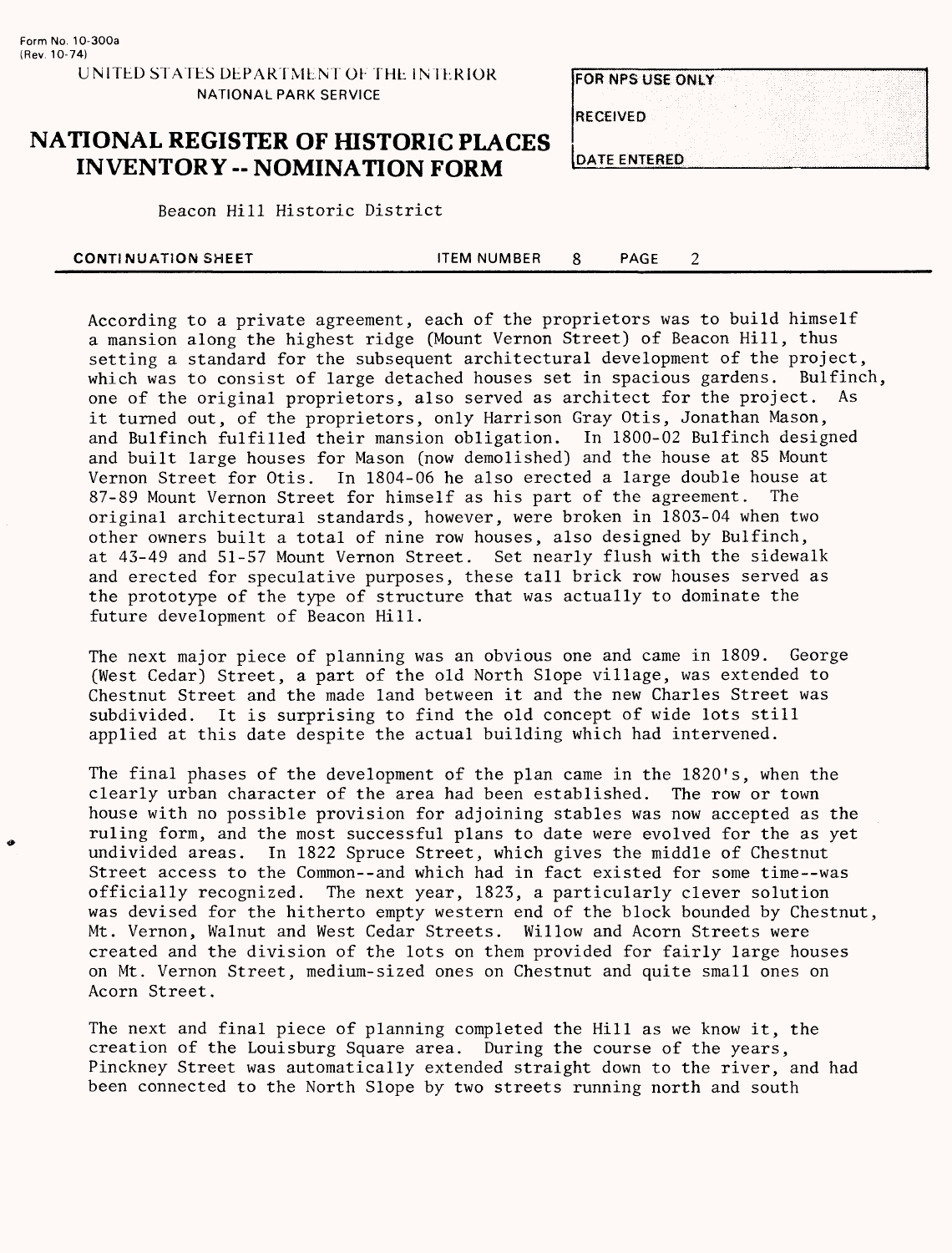# FOR NPS USE ONLY **RECEIVED DATE ENTERED**

### **NATIONAL REGISTER OF HISTORIC PLACES INVENTORY - NOMINATION FORM**

Beacon Hill Historic District

|  | <b>CONTINUATION SHEET</b> | <b>TEM NUMBER</b> |  | PAGE |  |  |  |  |
|--|---------------------------|-------------------|--|------|--|--|--|--|
|--|---------------------------|-------------------|--|------|--|--|--|--|

between Anderson and West Cedar Streets. The western end of the block formed by Pinckney, Mt. Vernon, Joy and West Cedar Streets was also still vacant, and in 1826 the Proprietors decided to develop it. The plan was drawn by a surveyor, S. P. Fuller. It is unlikely that the conception was entirely his. He was no doubt working under the direction of the Proprietors, who may have solicited advice from one of the local architects. Bulfinch was in Washington at this point, and since he makes no reference to it in the testimony cited above, his name must be ruled out as a direct participant in the planning. Nonetheless, the original idea of an open square on the Hill was his, and his Franklin Place building provided a concrete example, so he is at least its indirect ancestor.

Though Louisburg Square was not yet built up, its plan may be considered the immediate parent of the now virtually destroyed and little mentioned, but extremely handsome Pemberton Square of 1835. And from this it is not far to the notably enlightened planning of the South End in 1850. Thus we have seen in 30 years a complete revolution in the concept of what the Hill was to be- from a spacious semisuburban affair to a completely urban district. The Louisburg Square project actually created more house lots than the entire Bulfinch plan would have provided.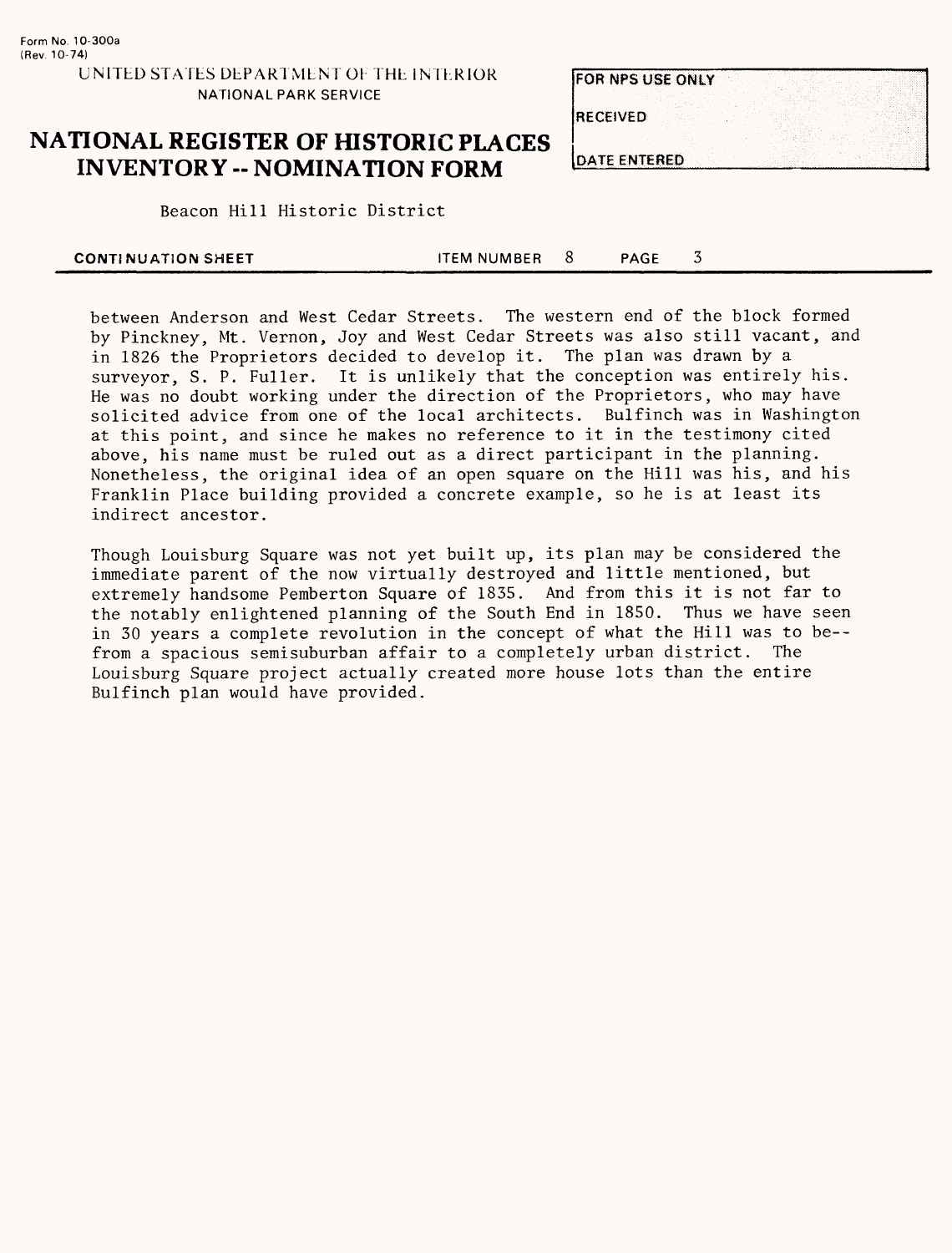## **NATIONAL REGISTER OF HISTORIC PLACES INVENTORY -- NOMINATION FORM**

**Beacon Hill Historic District** 

| <b>CONTINUATION SHEET</b> | <b>ITEM NUMBER</b> | PAGE |  |
|---------------------------|--------------------|------|--|
|                           |                    |      |  |

John W. Reps, The Making of Urban America, A History of City Planning in the United States (Princeton, 1965).

Christopher Tunnard and Henry H. Reed, American Skyline (Boston, 1955). Weinhardt, Carl J. Jr., The Domestic Architecture of Beacon Hill, 1800-1850, Reprinted from the Proceedings of the Bostonian Society Annual

Meeting, 1958, Boston 1973.

**RECEIVED** 

**DATE ENTERED** 

FOR NPS USE ONLY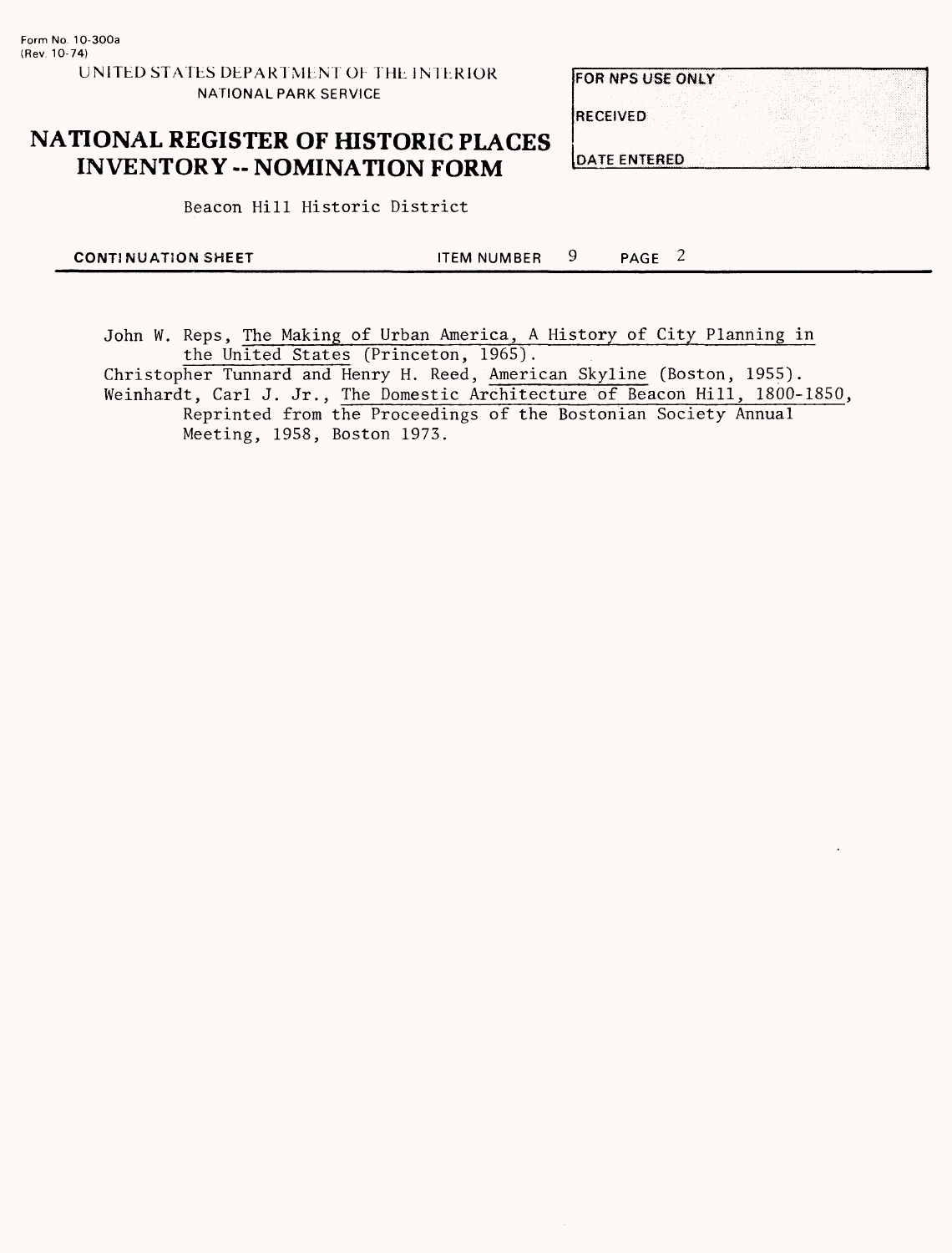## **NATIONAL REGISTER OF HISTORIC PLACES INVENTORY - NOMINATION FORM**

**FOR NPS USE ONLY RECEIVED DATE ENTERED** 

" Beacon Hill Historic District

| <b>CONTINUATION SHEET</b> | <b>ITEM NUMBER</b> | <b>PAGE</b> |  |
|---------------------------|--------------------|-------------|--|
|                           |                    |             |  |

to Embankment Road, continuing northeast along the east edge of Embankment Road, around the circle to the rear property lines of buildings on Cambridge Street, then east along this line to Bowdoin Street, then south along the west edge of Bowdoin Street to Derne Street, the west along the north curb of Derne Street to Hancock Street, then south along the west curb of Hancock Street to Mt. Vernon Street, then west along the north curb of Mt. Vernon Street, to the western boundary of the State House, then south along this boundary to Beacon Street, then west along the north curb of Beacon Street to the point of beginning.

A small separate adjacent parcel including two buildings is located on the north side of Cambridge Street between Joy and Hancock. The boundary consists of the city lots for the estates 131 and 141 Cambridge Street and 12-16 Lynde Street (Old West Church and Harrison Gray Otis House).